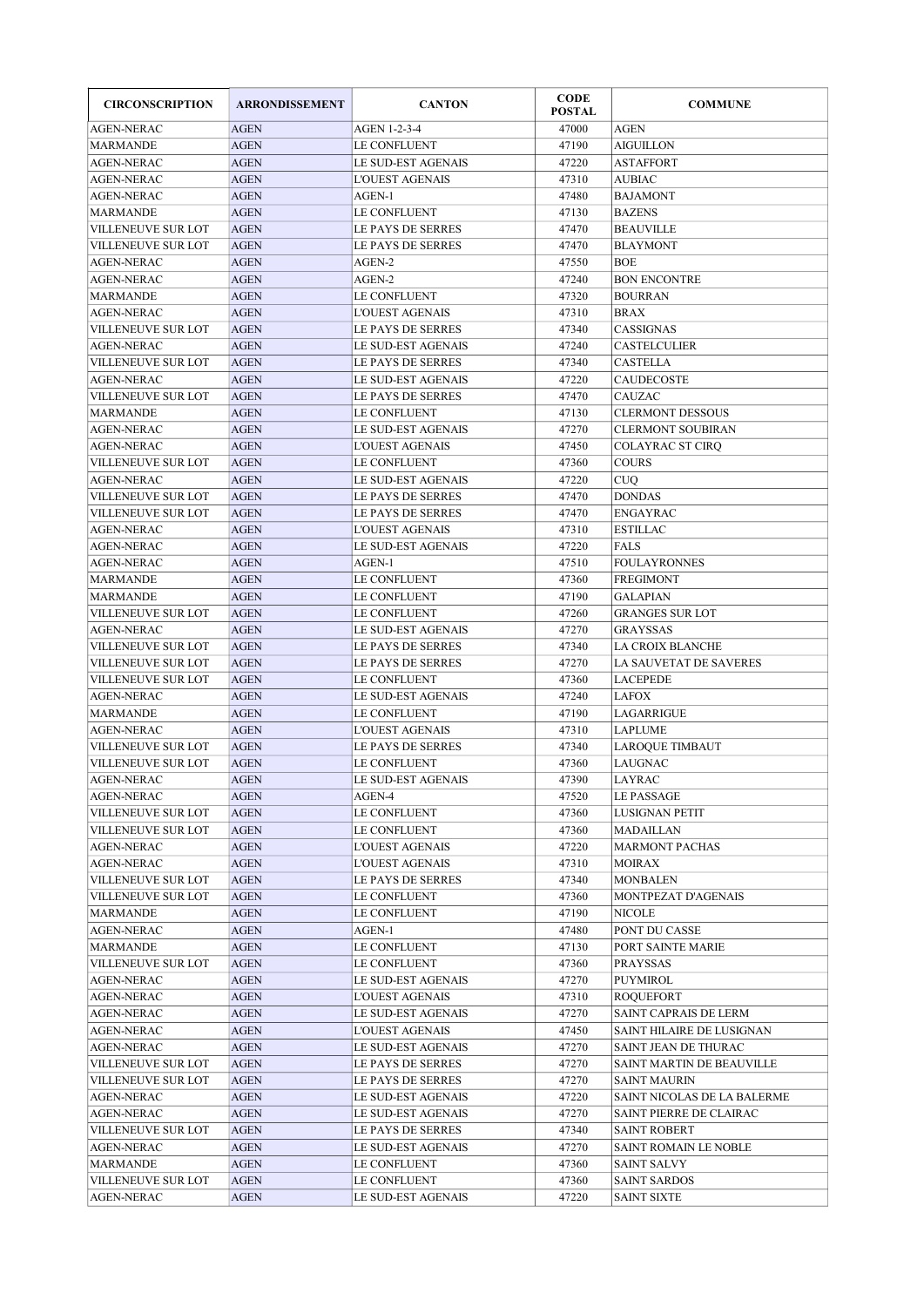| <b>CIRCONSCRIPTION</b> | <b>ARRONDISSEMENT</b> | <b>CANTON</b>          | <b>CODE</b><br><b>POSTAL</b> | <b>COMMUNE</b>                     |
|------------------------|-----------------------|------------------------|------------------------------|------------------------------------|
| AGEN-NERAC             | <b>AGEN</b>           | LE SUD-EST AGENAIS     | 47270                        | SAINT URCISSE                      |
| AGEN-NERAC             | <b>AGEN</b>           | L'OUEST AGENAIS        | 47310                        | <b>SAINTE COLOMBE EN BRUILHOIS</b> |
| VILLENEUVE SUR LOT     | <b>AGEN</b>           | LE SUD-EST AGENAIS     | 47340                        | <b>SAUVAGNAS</b>                   |
| $AGEN-NERAC$           | <b>AGEN</b>           | LE SUD-EST AGENAIS     | 47220                        | <b>SAUVETERRE SAINT DENIS</b>      |
| $AGEN-NERAC$           | <b>AGEN</b>           | <b>L'OUEST AGENAIS</b> | 47310                        | <b>SERIGNAC SUR GARONNE</b>        |
| VILLENEUVE SUR LOT     | <b>AGEN</b>           | LE PAYS DE SERRES      | 47270                        | <b>TAYRAC</b>                      |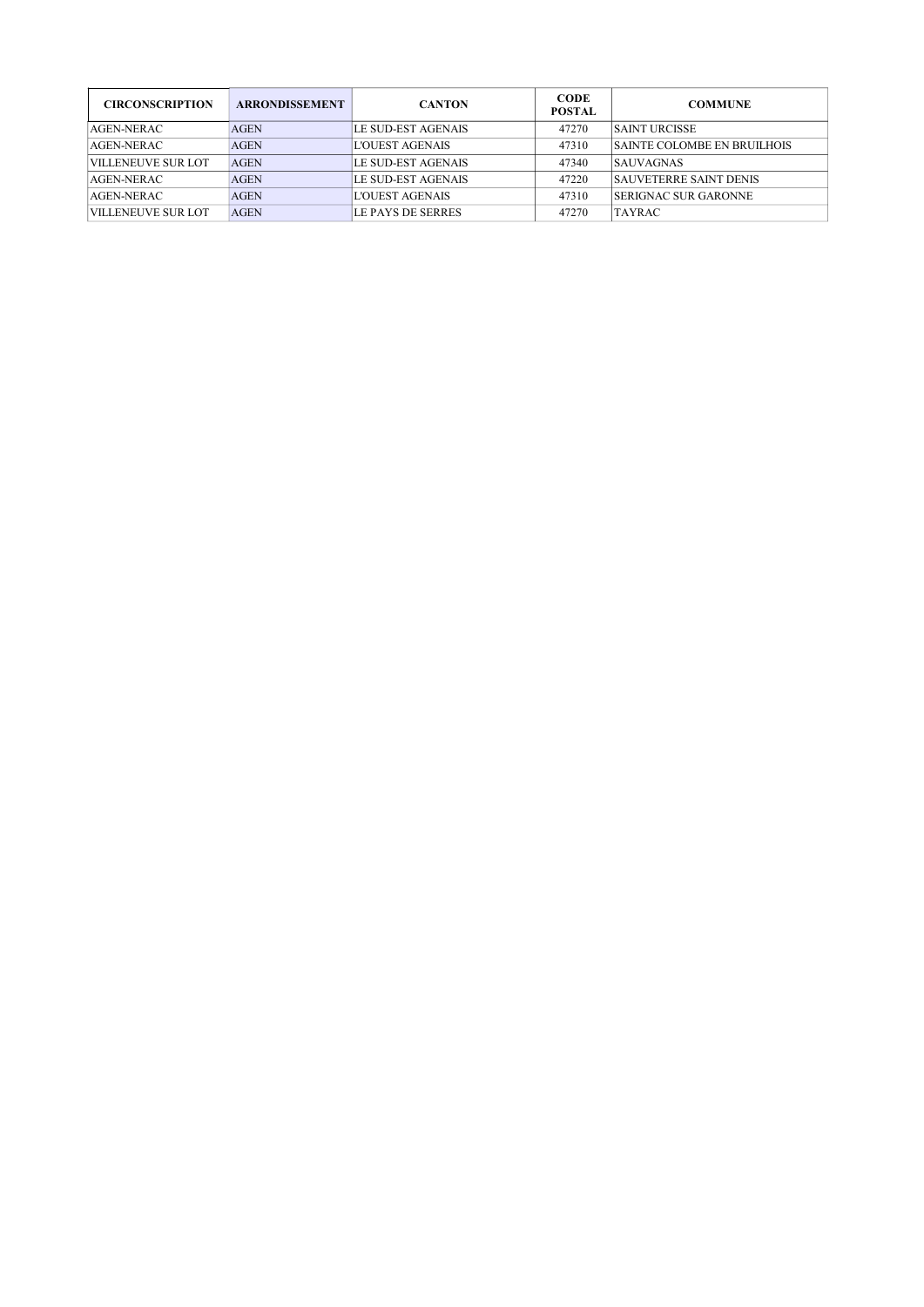| <b>CIRCONSCRIPTION</b> | <b>ARRONDISSEMENT</b> | <b>CANTON</b>                        | <b>CODE</b><br><b>POSTAL</b> | <b>COMMUNE</b>              |
|------------------------|-----------------------|--------------------------------------|------------------------------|-----------------------------|
| <b>MARMANDE</b>        | <b>MARMANDE</b>       | LES COTEAUX DE GUYENNE               | 47350                        | <b>AGME</b>                 |
| MARMANDE               | MARMANDE              | LE VAL DU DROPT                      | 47800                        | <b>AGNAC</b>                |
| MARMANDE               | MARMANDE              | LE VAL DU DROPT                      | 47800                        | ALLEMANS DU DROPT           |
| <b>MARMANDE</b>        | MARMANDE              | LES FORETS DE GASCOGNE               | 47700                        | ANTAGNAC                    |
| MARMANDE               | <b>MARMANDE</b>       | LES FORETS DE GASCOGNE               | 47250                        | <b>ARGENTON</b>             |
| <b>MARMANDE</b>        | MARMANDE              | LE VAL DU DROPT                      | 47800                        | <b>ARMILLAC</b>             |
| MARMANDE               | MARMANDE              | LES COTEAUX DE GUYENNE               | 47120                        | <b>AURIAC/DROPT</b>         |
| MARMANDE               | MARMANDE              | LES COTEAUX DE GUYENNE               | 47120                        | <b>BALEYSSAGUES</b>         |
| <b>MARMANDE</b>        | <b>MARMANDE</b>       | MARMANDE 1                           | 47200                        | <b>BEAUPUY</b>              |
| MARMANDE               | MARMANDE              | <b>MARMANDE 2</b>                    | 47200                        | <b>BIRAC SUR TREC</b>       |
| MARMANDE               | MARMANDE              | LES FORETS DE GASCOGNE               | 47250                        | <b>BOUGLON</b>              |
| MARMANDE               | <b>MARMANDE</b>       | LE VAL DU DROPT                      | 47410                        | <b>BOURGOUGNAGUE</b>        |
| <b>MARMANDE</b>        | MARMANDE              | TONNEINS                             | 47260                        | <b>BRUGNAC</b>              |
| <b>MARMANDE</b>        | MARMANDE              | LES FORETS DE GASCOGNE               | 47430                        | <b>CALONGES</b>             |
| <b>MARMANDE</b>        | MARMANDE              | LES COTEAUX DE GUYENNE               | 47350                        | <b>CAMBES</b>               |
| <b>MARMANDE</b>        | <b>MARMANDE</b>       | <b>TONNEINS</b>                      | 47260                        | <b>CASTELMORON SUR LOT</b>  |
| MARMANDE               | MARMANDE              | LES COTEAUX DE GUYENNE               | 47180                        | <b>CASTELNAU SUR GUPIE</b>  |
| <b>MARMANDE</b>        | MARMANDE              | LES COTEAUX DE GUYENNE               | 47120                        | <b>CAUBON SAINT SAUVEUR</b> |
| MARMANDE               | MARMANDE              | <b>MARMANDE 2</b>                    | 47430                        | <b>CAUMONT SUR GARONNE</b>  |
| <b>MARMANDE</b>        | MARMANDE              | <b>TONNEINS</b>                      | 47320                        | <b>CLAIRAC</b>              |
| MARMANDE               | <b>MARMANDE</b>       | <b>MARMANDE 1</b>                    | 47250                        | <b>COCUMONT</b>             |
| MARMANDE               | MARMANDE              | TONNEINS                             | 47260                        | <b>COULX</b>                |
| <b>MARMANDE</b>        |                       |                                      |                              |                             |
| <b>MARMANDE</b>        | MARMANDE              | MARMANDE 1<br>LES COTEAUX DE GUYENNE | 47180                        | <b>COUTHURES S/ GARONNE</b> |
|                        | MARMANDE              |                                      | 47120                        | <b>DURAS</b>                |
| <b>MARMANDE</b>        | MARMANDE              | LES COTEAUX DE GUYENNE               | 47350                        | <b>ESCASSEFORT</b>          |
| <b>MARMANDE</b>        | <b>MARMANDE</b>       | LES COTEAUX DE GUYENNE               | 47120                        | <b>ESCLOTTES</b>            |
| MARMANDE               | MARMANDE              | MARMANDE 2                           | 47400                        | <b>FAUGUEROLLES</b>         |
| MARMANDE               | MARMANDE              | TONNEINS                             | 47400                        | <b>FAUILLET</b>             |
| MARMANDE               | MARMANDE              | MARMANDE 2                           | 47200                        | <b>FOURQUES SUR GARONNE</b> |
| MARMANDE               | MARMANDE              | MARMANDE 1                           | 47200                        | <b>GAUJAC</b>               |
| MARMANDE               | MARMANDE              | <b>MARMANDE 2</b>                    | 47400                        | <b>GONTAUD DE NOGARET</b>   |
| MARMANDE               | MARMANDE              | TONNEINS                             | 47400                        | <b>GRATELOUP</b>            |
| MARMANDE               | MARMANDE              | LES FORETS DE GASCOGNE               | 47250                        | <b>GREZET CAVAGNAN</b>      |
| MARMANDE               | MARMANDE              | LES FORETS DE GASCOGNE               | 47250                        | <b>GUERIN</b>               |
| <b>MARMANDE</b>        | MARMANDE              | <b>TONNEINS</b>                      | 47400                        | <b>HAUTESVIGNES</b>         |
| MARMANDE               | <b>MARMANDE</b>       | LES COTEAUX DE GUYENNE               | 47180                        | <b>JUSIX</b>                |
| <b>MARMANDE</b>        | MARMANDE              | LES COTEAUX DE GUYENNE               | 47800                        | LA SAUVETAT DU DROPT        |
| <b>MARMANDE</b>        | MARMANDE              | LES FORETS DE GASCOGNE               | 47250                        | LABASTIDE CASTEL AMOUROUX   |
| MARMANDE               | MARMANDE              | <b>TONNEINS</b>                      | 47350                        | <b>LABRETONIE</b>           |
| MARMANDE               | <b>MARMANDE</b>       | LES COTEAUX DE GUYENNE               | 47350                        | <b>LACHAPELLE</b>           |
| MARMANDE               | MARMANDE              | <b>TONNEINS</b>                      | 47320                        | <b>LAFITTE SUR LOT</b>      |
| <b>MARMANDE</b>        | MARMANDE              | LES FORETS DE GASCOGNE               | 47400                        | LAGRUERE                    |
| MARMANDE               | MARMANDE              | LES COTEAUX DE GUYENNE               | 47180                        | LAGUPIE                     |
| MARMANDE               | MARMANDE              | <b>TONNEINS</b>                      | 47260                        | LAPARADE                    |
| <b>MARMANDE</b>        | <b>MARMANDE</b>       | LE VAL DU DROPT                      | 47800                        | LAPERCHE                    |
| MARMANDE               | MARMANDE              | LE VAL DU DROPT                      | 47410                        | LAUZUN                      |
| <b>MARMANDE</b>        | MARMANDE              | LE VAL DU DROPT                      | 47800                        | LAVERGNE                    |
| <b>MARMANDE</b>        | MARMANDE              | LES FORETS DE GASCOGNE               | 47430                        | LE MAS D'AGENAIS            |
| MARMANDE               | MARMANDE              | LES COTEAUX DE GUYENNE               | 47120                        | LEVIGNAC DE GUYENNE         |
| MARMANDE               | MARMANDE              | <b>MARMANDE 2</b>                    | 47200                        | <b>LONGUEVILLE</b>          |
| MARMANDE               | MARMANDE              | LES COTEAUX DE GUYENNE               | 47120                        | <b>LOUBES BERNAC</b>        |
| MARMANDE               | MARMANDE              | MARMANDE 1                           | 47200                        | MARCELLUS                   |
| MARMANDE               | MARMANDE              | MARMANDE 1 ET 2                      | 47200                        | MARMANDE                    |
| <b>MARMANDE</b>        | MARMANDE              | LES COTEAUX DE GUYENNE               | 47200                        | <b>MAUVEZIN SUR GUPIE</b>   |
| MARMANDE               | MARMANDE              | MARMANDE 1                           | 47180                        | MEILHAN SUR GARONNE         |
| MARMANDE               | MARMANDE              | LE VAL DU DROPT                      | 47800                        | MIRAMONT DE GUYENNE         |
| MARMANDE               | MARMANDE              | LES COTEAUX DE GUYENNE               | 47120                        | <b>MONTETON</b>             |
| <b>MARMANDE</b>        | MARMANDE              | LE VAL DU DROPT                      | 47800                        | MONTIGNAC DE LAUZUN         |
| <b>MARMANDE</b>        | MARMANDE              | LES COTEAUX DE GUYENNE               | 47350                        | MONTIGNAC TOUPINERIE        |
| MARMANDE               | MARMANDE              | MARMANDE 1                           | 47200                        | MONTPOUILLAN                |
| <b>MARMANDE</b>        |                       | LES COTEAUX DE GUYENNE               | 47800                        | <b>MOUSTIER</b>             |
|                        | MARMANDE              |                                      |                              |                             |
| MARMANDE               | MARMANDE              | LES COTEAUX DE GUYENNE               | 47120                        | PARDAILLAN                  |
| MARMANDE               | MARMANDE              | LE VAL DU DROPT                      | 47350                        | PEYRIERES                   |
| <b>MARMANDE</b>        | MARMANDE              | LES FORETS DE GASCOGNE               | 47700                        | POUSSIGNAC                  |
| <b>MARMANDE</b>        | MARMANDE              | LES COTEAUX DE GUYENNE               | 47350                        | PUYMICLAN                   |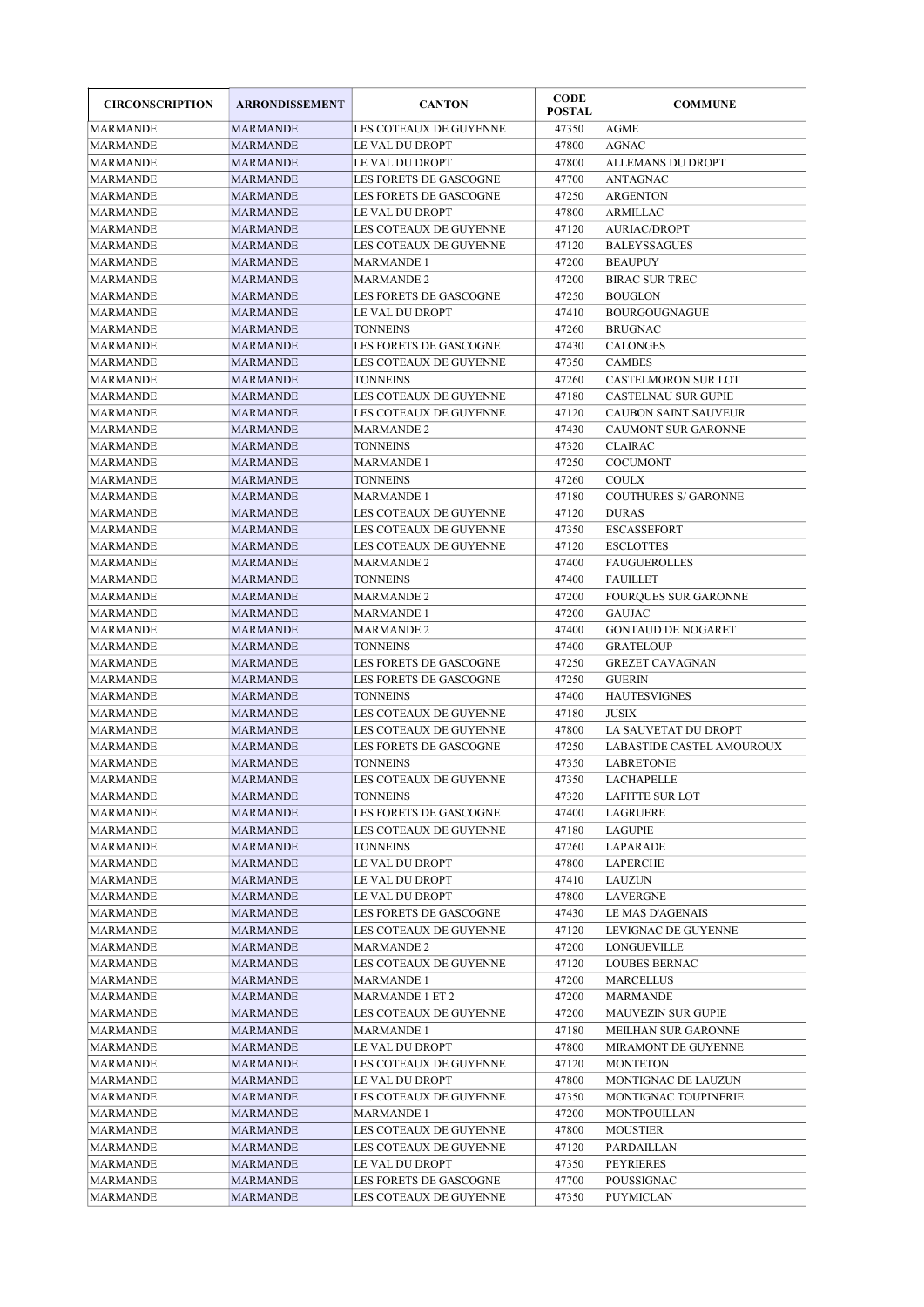| <b>CIRCONSCRIPTION</b> | <b>ARRONDISSEMENT</b> | <b>CANTON</b>          | <b>CODE</b><br><b>POSTAL</b> | <b>COMMUNE</b>                    |
|------------------------|-----------------------|------------------------|------------------------------|-----------------------------------|
| <b>MARMANDE</b>        | <b>MARMANDE</b>       | LE VAL DU DROPT        | 47800                        | <b>PUYSSER AMPION</b>             |
| <b>MARMANDE</b>        | <b>MARMANDE</b>       | LES FORETS DE GASCOGNE | 47250                        | <b>ROMESTAING</b>                 |
| <b>MARMANDE</b>        | <b>MARMANDE</b>       | LE VAL DU DROPT        | 47800                        | <b>ROUMAGNE</b>                   |
| <b>MARMANDE</b>        | <b>MARMANDE</b>       | LES FORETS DE GASCOGNE | 47700                        | <b>RUFFIAC</b>                    |
| <b>MARMANDE</b>        | <b>MARMANDE</b>       | LES COTEAUX DE GUYENNE | 47120                        | <b>SAINT ASTIER</b>               |
| <b>MARMANDE</b>        | <b>MARMANDE</b>       | LES COTEAUX DE GUYENNE | 47350                        | <b>SAINT AVIT</b>                 |
| <b>MARMANDE</b>        | <b>MARMANDE</b>       | LES COTEAUX DE GUYENNE | 47350                        | <b>SAINT BARTHELEMY D'AGENAIS</b> |
| <b>MARMANDE</b>        | <b>MARMANDE</b>       | LE VAL DU DROPT        | 47410                        | SAINT COLOMB DE LAUZUN            |
| <b>MARMANDE</b>        | <b>MARMANDE</b>       | LES COTEAUX DE GUYENNE | 47120                        | <b>SAINT GERAUD</b>               |
| <b>MARMANDE</b>        | <b>MARMANDE</b>       | LES COTEAUX DE GUYENNE | 47120                        | <b>SAINT JEAN DE DURAS</b>        |
| <b>MARMANDE</b>        | <b>MARMANDE</b>       | LES COTEAUX DE GUYENNE | 47180                        | <b>SAINT MARTIN PETIT</b>         |
| <b>MARMANDE</b>        | <b>MARMANDE</b>       | <b>MARMANDE 2</b>      | 47200                        | <b>SAINT PARDOUX DU BREUIL</b>    |
| <b>MARMANDE</b>        | <b>MARMANDE</b>       | LE VAL DU DROPT        | 47800                        | SAINT PARDOUX ISAAC               |
| <b>MARMANDE</b>        | <b>MARMANDE</b>       | LES COTEAUX DE GUYENNE | 47120                        | SAINT PIERRE SUR DROPT            |
| <b>MARMANDE</b>        | <b>MARMANDE</b>       | <b>MARMANDE 1</b>      | 47180                        | SAINT SAUVEUR DE MEILHAN          |
| <b>MARMANDE</b>        | <b>MARMANDE</b>       | LES COTEAUX DE GUYENNE | 47120                        | <b>SAINT SERNIN</b>               |
| <b>MARMANDE</b>        | <b>MARMANDE</b>       | <b>MARMANDE 1</b>      | 47180                        | <b>SAINTE BAZEILLE</b>            |
| <b>MARMANDE</b>        | <b>MARMANDE</b>       | LES COTEAUX DE GUYENNE | 47120                        | <b>SAINTE COLOMBE DE DURAS</b>    |
| <b>MARMANDE</b>        | <b>MARMANDE</b>       | LES FORETS DE GASCOGNE | 47250                        | <b>SAINTE GEMME MARTAILLAC</b>    |
| <b>MARMANDE</b>        | <b>MARMANDE</b>       | LES FORETS DE GASCOGNE | 47430                        | <b>SAINTE MARTHE</b>              |
| <b>MARMANDE</b>        | <b>MARMANDE</b>       | <b>MARMANDE 2</b>      | 47250                        | SAMAZAN                           |
| <b>MARMANDE</b>        | <b>MARMANDE</b>       | LES COTEAUX DE GUYENNE | 47120                        | <b>SAVIGNAC DE DURAS</b>          |
| <b>MARMANDE</b>        | <b>MARMANDE</b>       | LE VAL DU DROPT        | 47410                        | <b>SEGALAS</b>                    |
| <b>MARMANDE</b>        | <b>MARMANDE</b>       | LES FORETS DE GASCOGNE | 47430                        | <b>SENESTIS</b>                   |
| <b>MARMANDE</b>        | <b>MARMANDE</b>       | LES COTEAUX DE GUYENNE | 47350                        | <b>SEYCHES</b>                    |
| <b>MARMANDE</b>        | <b>MARMANDE</b>       | LES COTEAUX DE GUYENNE | 47120                        | <b>SOUMENSAC</b>                  |
| <b>MARMANDE</b>        | <b>MARMANDE</b>       | <b>MARMANDE 2</b>      | 47200                        | TAILLEBOURG                       |
| <b>MARMANDE</b>        | <b>MARMANDE</b>       | <b>TONNEINS</b>        | 47400                        | <b>TONNEINS</b>                   |
| <b>MARMANDE</b>        | <b>MARMANDE</b>       | <b>TONNEINS</b>        | 47400                        | <b>VARES</b>                      |
| <b>MARMANDE</b>        | <b>MARMANDE</b>       | TONNEINS               | 47260                        | <b>VERTEUIL D'AGENAIS</b>         |
| <b>MARMANDE</b>        | <b>MARMANDE</b>       | LES COTEAUX DE GUYENNE | 47120                        | <b>VILLENEUVE DE DURAS</b>        |
| <b>MARMANDE</b>        | <b>MARMANDE</b>       | LES FORETS DE GASCOGNE | 47400                        | <b>VILLETON</b>                   |
| <b>MARMANDE</b>        | <b>MARMANDE</b>       | <b>MARMANDE 2</b>      | 47200                        | VIRAZEIL                          |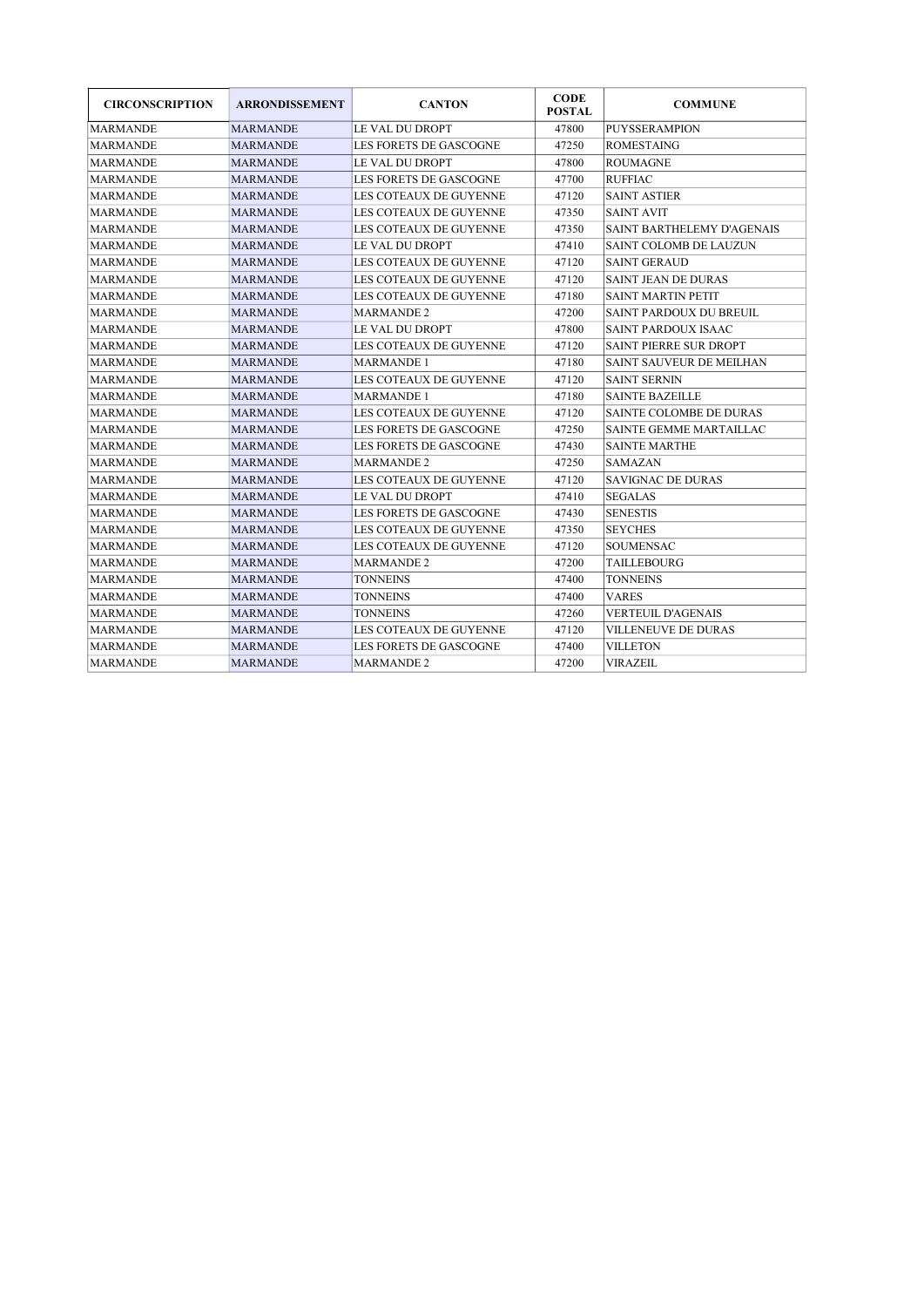| <b>CIRCONSCRIPTION</b> | <b>ARRONDISSEMENT</b> | <b>CANTON</b>          | <b>CODE</b><br><b>POSTAL</b> | <b>COMMUNE</b>             |
|------------------------|-----------------------|------------------------|------------------------------|----------------------------|
| <b>MARMANDE</b>        | <b>NERAC</b>          | LES FORETS DE GASCOGNE | 47420                        | <b>ALLONS</b>              |
| <b>MARMANDE</b>        | <b>NERAC</b>          | <b>LAVARDAC</b>        | 47160                        | <b>AMBRUS</b>              |
| <b>AGEN-NERAC</b>      | NERAC                 | <b>L'ALBRET</b>        | 47170                        | ANDIRAN                    |
| <b>MARMANDE</b>        | NERAC                 | LES FORETS DE GASCOGNE | 47700                        | ANZEX                      |
| <b>AGEN-NERAC</b>      | <b>NERAC</b>          | <b>LAVARDAC</b>        | 47230                        | <b>BARBASTE</b>            |
| <b>MARMANDE</b>        | NERAC                 | LES FORETS DE GASCOGNE | 47700                        | <b>BEAUZIAC</b>            |
| <b>MARMANDE</b>        | <b>NERAC</b>          | LES FORETS DE GASCOGNE | 47420                        | <b>BOUSSES</b>             |
| <b>AGEN-NERAC</b>      | NERAC                 | <b>LAVARDAC</b>        | 47130                        | <b>BRUCH</b>               |
| <b>MARMANDE</b>        | <b>NERAC</b>          | <b>LAVARDAC</b>        | 47160                        | <b>BUZET SUR BAISE</b>     |
| <b>AGEN-NERAC</b>      | <b>NERAC</b>          | <b>L'ALBRET</b>        | 47600                        | <b>CALIGNAC</b>            |
| <b>MARMANDE</b>        | <b>NERAC</b>          | LES FORETS DE GASCOGNE | 47700                        | CASTELJALOUX               |
| <b>MARMANDE</b>        | <b>NERAC</b>          | LES FORETS DE GASCOGNE | 47160                        | <b>CAUBEYRES</b>           |
| <b>MARMANDE</b>        | NERAC                 | <b>LAVARDAC</b>        | 47160                        | <b>DAMAZAN</b>             |
| <b>MARMANDE</b>        | <b>NERAC</b>          | LES FORETS DE GASCOGNE | 47420                        | <b>DURANCE</b>             |
| <b>AGEN-NERAC</b>      | <b>NERAC</b>          | <b>L'ALBRET</b>        | 47600                        | <b>ESPIENS</b>             |
| <b>MARMANDE</b>        | <b>NERAC</b>          | LES FORETS DE GASCOGNE | 47700                        | <b>FARGUES SUR OURBISE</b> |
| <b>AGEN-NERAC</b>      | <b>NERAC</b>          | <b>LAVARDAC</b>        | 47230                        | <b>FEUGAROLLES</b>         |
| <b>AGEN-NERAC</b>      | <b>NERAC</b>          | <b>L'ALBRET</b>        | 47600                        | <b>FIEUX</b>               |
| <b>AGEN-NERAC</b>      | <b>NERAC</b>          | <b>L'ALBRET</b>        | 47600                        | <b>FRANCESCAS</b>          |
| MARMANDE               | NERAC                 | LES FORETS DE GASCOGNE | 47420                        | <b>HOUEILLES</b>           |
| MARMANDE               | <b>NERAC</b>          | LES FORETS DE GASCOGNE | 47700                        | <b>LA REUNION</b>          |
| <b>AGEN-NERAC</b>      | <b>NERAC</b>          | <b>L'ALBRET</b>        | 47310                        | <b>LAMONTJOIE</b>          |
| <b>AGEN-NERAC</b>      | <b>NERAC</b>          | <b>L'ALBRET</b>        | 47170                        | <b>LANNES</b>              |
| <b>AGEN-NERAC</b>      | <b>NERAC</b>          | <b>L'ALBRET</b>        | 47600                        | LASSERRE                   |
| <b>AGEN-NERAC</b>      | <b>NERAC</b>          | <b>LAVARDAC</b>        | 47230                        | LAVARDAC                   |
| <b>AGEN-NERAC</b>      | <b>NERAC</b>          | <b>L'ALBRET</b>        | 47600                        | LE FRECHOU                 |
| MARMANDE               | <b>NERAC</b>          | LES FORETS DE GASCOGNE | 47700                        | <b>LEYRITZ MONCASSIN</b>   |
| <b>AGEN-NERAC</b>      | <b>NERAC</b>          | <b>L'ALBRET</b>        | 47170                        | <b>MEZIN</b>               |
| <b>AGEN-NERAC</b>      | <b>NERAC</b>          | <b>L'ALBRET</b>        | 47310                        | <b>MONCAUT</b>             |
| <b>AGEN-NERAC</b>      | <b>NERAC</b>          | <b>L'ALBRET</b>        | 47600                        | <b>MONCRABEAU</b>          |
| <b>MARMANDE</b>        | <b>NERAC</b>          | LAVARDAC               | 47160                        | <b>MONHEURT</b>            |
| AGEN-NERAC             | NERAC                 | L'ALBRET               | 47600                        | MONTAGNAC SUR AUVIGNON     |
| AGEN-NERAC             | <b>NERAC</b>          | LAVARDAC               | 47130                        | <b>MONTESQUIEU</b>         |
| <b>AGEN-NERAC</b>      | <b>NERAC</b>          | <b>LAVARDAC</b>        | 47230                        | MONTGAILLARD               |
| <b>AGEN-NERAC</b>      | <b>NERAC</b>          | <b>L'ALBRET</b>        | 47600                        | <b>NERAC</b>               |
| <b>AGEN-NERAC</b>      | <b>NERAC</b>          | <b>L'ALBRET</b>        | 47600                        | <b>NOMDIEU</b>             |
| <b>MARMANDE</b>        | <b>NERAC</b>          | LES FORETS DE GASCOGNE | 47700                        | <b>PINDERES</b>            |
| <b>AGEN-NERAC</b>      | <b>NERAC</b>          | <b>LAVARDAC</b>        | 47230                        | <b>POMPIEY</b>             |
| <b>MARMANDE</b>        | <b>NERAC</b>          | LES FORETS DE GASCOGNE | 47420                        | <b>POMPOGNE</b>            |
| <b>AGEN-NERAC</b>      | NERAC                 | L'ALBRET               | 47170                        | <b>POUDENAS</b>            |
| <b>MARMANDE</b>        | NERAC                 | <b>LAVARDAC</b>        | 47160                        | PUCH D'AGENAIS             |
| MARMANDE               | NERAC                 | LAVARDAC               | 47160                        | RAZIMET                    |
| <b>AGEN-NERAC</b>      | NERAC                 | <b>L'ALBRET</b>        | 47170                        | <b>REAUP-LISSE</b>         |
| <b>AGEN-NERAC</b>      | NERAC                 | LAVARDAC               | 47130                        | <b>SAINT LAURENT</b>       |
| MARMANDE               | NERAC                 | LAVARDAC               | 47160                        | SAINT LEGER                |
| MARMANDE               | NERAC                 | LAVARDAC               | 47160                        | SAINT LEON                 |
| MARMANDE               | NERAC                 | LES FORETS DE GASCOGNE | 47700                        | SAINT MARTIN CURTON        |
| AGEN-NERAC             | NERAC                 | L'ALBRET               | 47170                        | SAINT PE SAINT SIMON       |
| MARMANDE               | NERAC                 | LAVARDAC               | 47160                        | SAINT PIERRE DE BUZET      |
| <b>AGEN-NERAC</b>      | NERAC                 | <b>L'ALBRET</b>        | 47310                        | SAINT VINCENT DE LAMONJOIE |
| <b>AGEN-NERAC</b>      | NERAC                 | <b>L'ALBRET</b>        | 47170                        | SAINTE MAURE DE PEYRIAC    |
| <b>MARMANDE</b>        | NERAC                 | LES FORETS DE GASCOGNE | 47420                        | SAUMEJAN                   |
| AGEN-NERAC             | NERAC                 | <b>L'ALBRET</b>        | 47600                        | SAUMONT                    |
| AGEN-NERAC             | NERAC                 | <b>L'ALBRET</b>        | 47170                        | SOS - GUEYZE - MEYLAN      |
| AGEN-NERAC             | NERAC                 | LAVARDAC               | 47230                        | THOUARS SUR GARONNE        |
| AGEN-NERAC             | NERAC                 | LAVARDAC               | 47230                        | VIANNE                     |
| MARMANDE               | NERAC                 | LES FORETS DE GASCOGNE | 47160                        | VILLEFRANCHE DU QUEYRAN    |
| AGEN-NERAC             | NERAC                 | LAVARDAC               | 47230                        | XAINTRAILLES               |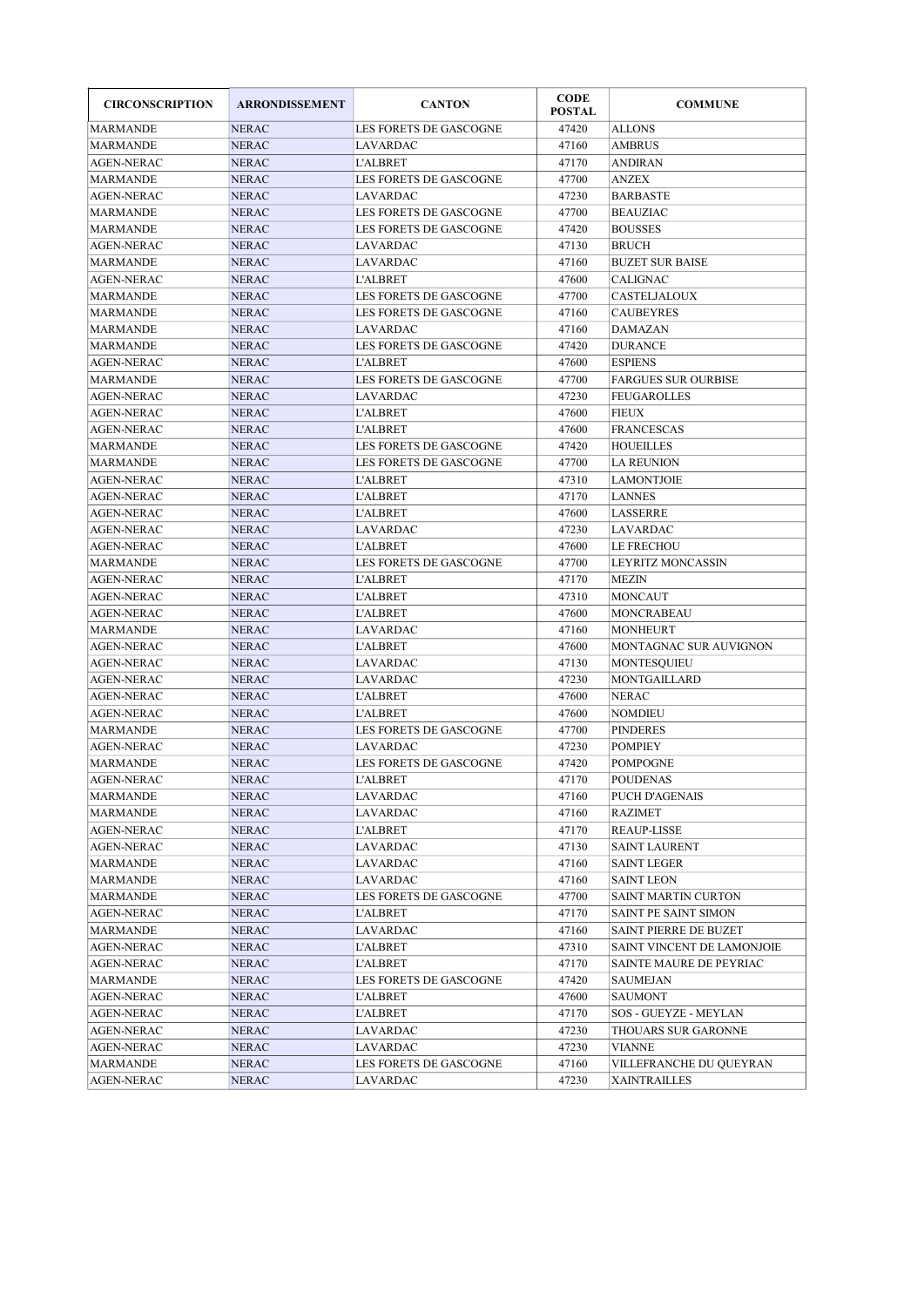| <b>CIRCONSCRIPTION</b>                   | <b>ARRONDISSEMENT</b>                   | <b>CANTON</b>                                    | <b>CODE</b><br><b>POSTAL</b> | <b>COMMUNE</b>                              |
|------------------------------------------|-----------------------------------------|--------------------------------------------------|------------------------------|---------------------------------------------|
| VILLENEUVE SUR LOT                       | <b>VILLENEUVE/LOT</b>                   | LE LIVRADAIS                                     | 47110                        | <b>ALLEZ ET CAZENEUVE</b>                   |
| VILLENEUVE SUR LOT                       | <b>VILLENEUVE/LOT</b>                   | LE FUMELOIS                                      | 47370                        | <b>ANTHE</b>                                |
| VILLENEUVE SUR LOT                       | <b>VILLENEUVE/LOT</b>                   | LE PAYS DE SERRES                                | 47140                        | <b>AURADOU</b>                              |
| VILLENEUVE SUR LOT                       | VILLENEUVE/LOT                          | LE HAUT AGENAIS PERIGORD                         | 47290                        | <b>BEAUGAS</b>                              |
| <b>VILLENEUVE SUR LOT</b>                | <b>VILLENEUVE/LOT</b>                   | VILLENEUVE-SUR-LOT 2                             | 47300                        | <b>BIAS</b>                                 |
| VILLENEUVE SUR LOT                       | <b>VILLENEUVE/LOT</b>                   | <b>LE FUMELOIS</b>                               | 47500                        | <b>BLANQUEFORT S/BRIOLANCE</b>              |
| VILLENEUVE SUR LOT                       | <b>VILLENEUVE/LOT</b>                   | LE HAUT AGENAIS PERIGORD                         | 47290                        | <b>BOUDY DE BEAUREGARD</b>                  |
| VILLENEUVE SUR LOT                       | <b>VILLENEUVE/LOT</b>                   | <b>LE FUMELOIS</b>                               | 47370                        | <b>BOURLENS</b>                             |
| VILLENEUVE SUR LOT                       | <b>VILLENEUVE/LOT</b>                   | LE HAUT AGENAIS PERIGORD                         | 47210                        | <b>BOURNEL</b>                              |
| VILLENEUVE SUR LOT                       | <b>VILLENEUVE/LOT</b>                   | LE VAL DU DROPT                                  | 47330                        | CAHUZAC                                     |
| <b>VILLENEUVE SUR LOT</b>                | <b>VILLENEUVE/LOT</b>                   | LE HAUT AGENAIS PERIGORD                         | 47290                        | CANCON                                      |
| VILLENEUVE SUR LOT                       | <b>VILLENEUVE/LOT</b>                   | LE LIVRADAIS                                     | 47440                        | CASSENEUIL                                  |
| VILLENEUVE SUR LOT                       | VILLENEUVE/LOT                          | LE HAUT AGENAIS PERIGORD                         | 47290                        | CASTELNAUD de GRATECAMBE                    |
| VILLENEUVE SUR LOT                       | VILLENEUVE/LOT                          | LE VAL DU DROPT                                  | 47330                        | CASTILLONNES                                |
| VILLENEUVE SUR LOT                       | <b>VILLENEUVE/LOT</b>                   | LE VAL DU DROPT                                  | 47330                        | CAVARC                                      |
| VILLENEUVE SUR LOT                       | <b>VILLENEUVE/LOT</b>                   | LE FUMELOIS                                      | 47370                        | CAZIDEROQUE                                 |
| VILLENEUVE SUR LOT                       | <b>VILLENEUVE/LOT</b>                   | LE FUMELOIS                                      | 47500                        | <b>CONDEZAYGUES</b>                         |
| VILLENEUVE SUR LOT                       | <b>VILLENEUVE/LOT</b>                   | <b>LE FUMELOIS</b>                               | 47370                        | <b>COURBIAC</b>                             |
| <b>VILLENEUVE SUR LOT</b>                | <b>VILLENEUVE/LOT</b>                   | <b>LE FUMELOIS</b>                               | 47500                        | <b>CUZORN</b>                               |
| VILLENEUVE SUR LOT                       | VILLENEUVE/LOT                          | LE PAYS DE SERRES                                | 47140                        | <b>DAUSSE</b>                               |
| VILLENEUVE SUR LOT                       | <b>VILLENEUVE/LOT</b>                   | LE HAUT AGENAIS PERIGORD                         | 47210                        | DEVILLAC                                    |
| VILLENEUVE SUR LOT                       | <b>VILLENEUVE/LOT</b>                   | LE LIVRADAIS<br>LE HAUT AGENAIS PERIGORD         | 47110                        | DOLMAYRAC                                   |
| VILLENEUVE SUR LOT                       | <b>VILLENEUVE/LOT</b>                   |                                                  | 47210                        | <b>DOUDRAC</b>                              |
| VILLENEUVE SUR LOT                       | VILLENEUVE/LOT                          | LE VAL DU DROPT                                  | 47330                        | <b>DOUZAINS</b>                             |
| VILLENEUVE SUR LOT                       | <b>VILLENEUVE/LOT</b>                   | LE VAL DU DROPT                                  | 47330                        | <b>FERRENSAC</b>                            |
| VILLENEUVE SUR LOT                       | VILLENEUVE/LOT                          | <b>LE LIVRADAIS</b>                              | 47260                        | FONGRAVE                                    |
| VILLENEUVE SUR LOT                       | <b>VILLENEUVE/LOT</b>                   | LE PAYS DE SERRES                                | 47140                        | FRESPECH                                    |
| VILLENEUVE SUR LOT                       | <b>VILLENEUVE/LOT</b>                   | <b>LE FUMELOIS</b>                               | 47500                        | <b>FUMEL</b>                                |
| VILLENEUVE SUR LOT<br>VILLENEUVE SUR LOT | <b>VILLENEUVE/LOT</b><br>VILLENEUVE/LOT | LE HAUT AGENAIS PERIGORD<br>VILLENEUVE-SUR-LOT 2 | 47150<br>47340               | <b>GAVAUDUN</b><br><b>HAUTEFAGE LA TOUR</b> |
| VILLENEUVE SUR LOT                       | <b>VILLENEUVE/LOT</b>                   | LE HAUT AGENAIS PERIGORD                         | 47150                        | LA SAUVETAT SUR LEDE                        |
| VILLENEUVE SUR LOT                       | VILLENEUVE/LOT                          | LE FUMELOIS                                      | 47150                        | <b>LACAPELLE BIRON</b>                      |
| VILLENEUVE SUR LOT                       | <b>VILLENEUVE/LOT</b>                   | LE HAUT AGENAIS PERIGORD                         | 47150                        | LACAUSSADE                                  |
| VILLENEUVE SUR LOT                       | <b>VILLENEUVE/LOT</b>                   | LE VAL DU DROPT                                  | 47330                        | LALANDUSSE                                  |
| VILLENEUVE SUR LOT                       | <b>VILLENEUVE/LOT</b>                   | LE HAUT AGENAIS PERIGORD                         | 47150                        | LAUSSOU                                     |
| VILLENEUVE SUR LOT                       | VILLENEUVE/LOT                          | VILLENEUVE-SUR-LOT 1                             | 47300                        | LE LEDAT                                    |
| <b>VILLENEUVE SUR LOT</b>                | <b>VILLENEUVE/LOT</b>                   | <b>LE LIVRADAIS</b>                              | 47110                        | LE TEMPLE SUR LOT                           |
| VILLENEUVE SUR LOT                       | VILLENEUVE/LOT                          | LE VAL DU DROPT                                  | 47290                        | LOUGRATTE                                   |
| VILLENEUVE SUR LOT                       | VILLENEUVE/LOT                          | <b>LE FUMELOIS</b>                               | 47370                        | <b>MASQUIERES</b>                           |
| VILLENEUVE SUR LOT                       | VILLENEUVE/LOT                          | LE PAYS DE SERRES                                | 47140                        | <b>MASSELS</b>                              |
| VILLENEUVE SUR LOT                       | VILLENEUVE/LOT                          | LE PAYS DE SERRES                                | 47140                        | <b>MASSOULES</b>                            |
| VILLENEUVE SUR LOT                       | VILLENEUVE/LOT                          | LE HAUT AGENAIS PERIGORD                         | 47210                        | <b>MAZIERES NARESSE</b>                     |
| VILLENEUVE SUR LOT                       | VILLENEUVE/LOT                          | LE HAUT AGENAIS PERIGORD                         | 47290                        | <b>MONBAHUS</b>                             |
| VILLENEUVE SUR LOT                       | VILLENEUVE/LOT                          | LE LIVRADAIS                                     | 47380                        | MONCLAR D'AGENAIS                           |
| VILLENEUVE SUR LOT                       | VILLENEUVE/LOT                          | LE HAUT AGENAIS PERIGORD                         | 47150                        | MONFLANQUIN                                 |
| VILLENEUVE SUR LOT                       | VILLENEUVE/LOT                          | LE HAUT AGENAIS PERIGORD                         | 47150                        | MONSEGUR                                    |
| VILLENEUVE SUR LOT                       | VILLENEUVE/LOT                          | LE FUMELOIS                                      | 47500                        | <b>MONSEMPRON LIBOS</b>                     |
| VILLENEUVE SUR LOT                       | VILLENEUVE/LOT                          | LE HAUT AGENAIS PERIGORD                         | 47150                        | MONTAGNAC SUR LEDE                          |
| VILLENEUVE SUR LOT                       | VILLENEUVE/LOT                          | LE LIVRADAIS                                     | 47380                        | MONTASTRUC                                  |
| VILLENEUVE SUR LOT                       | VILLENEUVE/LOT                          | LE VAL DU DROPT                                  | 47330                        | MONTAURIOL                                  |
| VILLENEUVE SUR LOT                       | VILLENEUVE/LOT                          | LE HAUT AGENAIS PERIGORD                         | 47210                        | MONTAUT                                     |
| VILLENEUVE SUR LOT                       | VILLENEUVE/LOT                          | LE FUMELOIS                                      | 47500                        | MONTAYRAL                                   |
| VILLENEUVE SUR LOT                       | VILLENEUVE/LOT                          | LE HAUT AGENAIS PERIGORD                         | 47290                        | <b>MONVIEL</b>                              |
| VILLENEUVE SUR LOT                       | VILLENEUVE/LOT                          | LE HAUT AGENAIS PERIGORD                         | 47290                        | <b>MOULINET</b>                             |
| VILLENEUVE SUR LOT                       | VILLENEUVE/LOT                          | LE HAUT AGENAIS PERIGORD                         | 47440                        | PAILLOLES                                   |
| VILLENEUVE SUR LOT                       | VILLENEUVE/LOT                          | LE HAUT AGENAIS PERIGORD                         | 47210                        | PARRANQUET                                  |
| VILLENEUVE SUR LOT                       | VILLENEUVE/LOT                          | LE HAUT AGENAIS PERIGORD                         | 47150                        | <b>PAULHIAC</b>                             |
| VILLENEUVE SUR LOT                       | VILLENEUVE/LOT                          | LE PAYS DE SERRES                                | 47140                        | PENNE D'AGENAIS                             |
| VILLENEUVE SUR LOT                       | VILLENEUVE/LOT                          | LE LIVRADAIS                                     | 47380                        | PINEL HAUTERIVE                             |
| VILLENEUVE SUR LOT                       | VILLENEUVE/LOT                          | VILLENEUVE-SUR-LOT 2                             | 47300                        | <b>PUJOLS</b>                               |
| VILLENEUVE SUR LOT                       | VILLENEUVE/LOT                          | LE HAUT AGENAIS PERIGORD                         | 47210                        | RAYET                                       |
| VILLENEUVE SUR LOT                       | VILLENEUVE/LOT                          | LE HAUT AGENAIS PERIGORD                         | 47210                        | <b>RIVES</b>                                |
| VILLENEUVE SUR LOT                       | VILLENEUVE/LOT                          | VILLENEUVE-SUR-LOT 2                             | 47340                        | SAINT ANTOINE DE FICALBA                    |
| VILLENEUVE SUR LOT                       | VILLENEUVE/LOT                          | LE HAUT AGENAIS PERIGORD                         | 47150                        | <b>SAINT AUBIN</b>                          |
| VILLENEUVE SUR LOT                       | VILLENEUVE/LOT                          | LE LIVRADAIS                                     | 47380                        | SAINT ETIENNE DE FOUGERES                   |